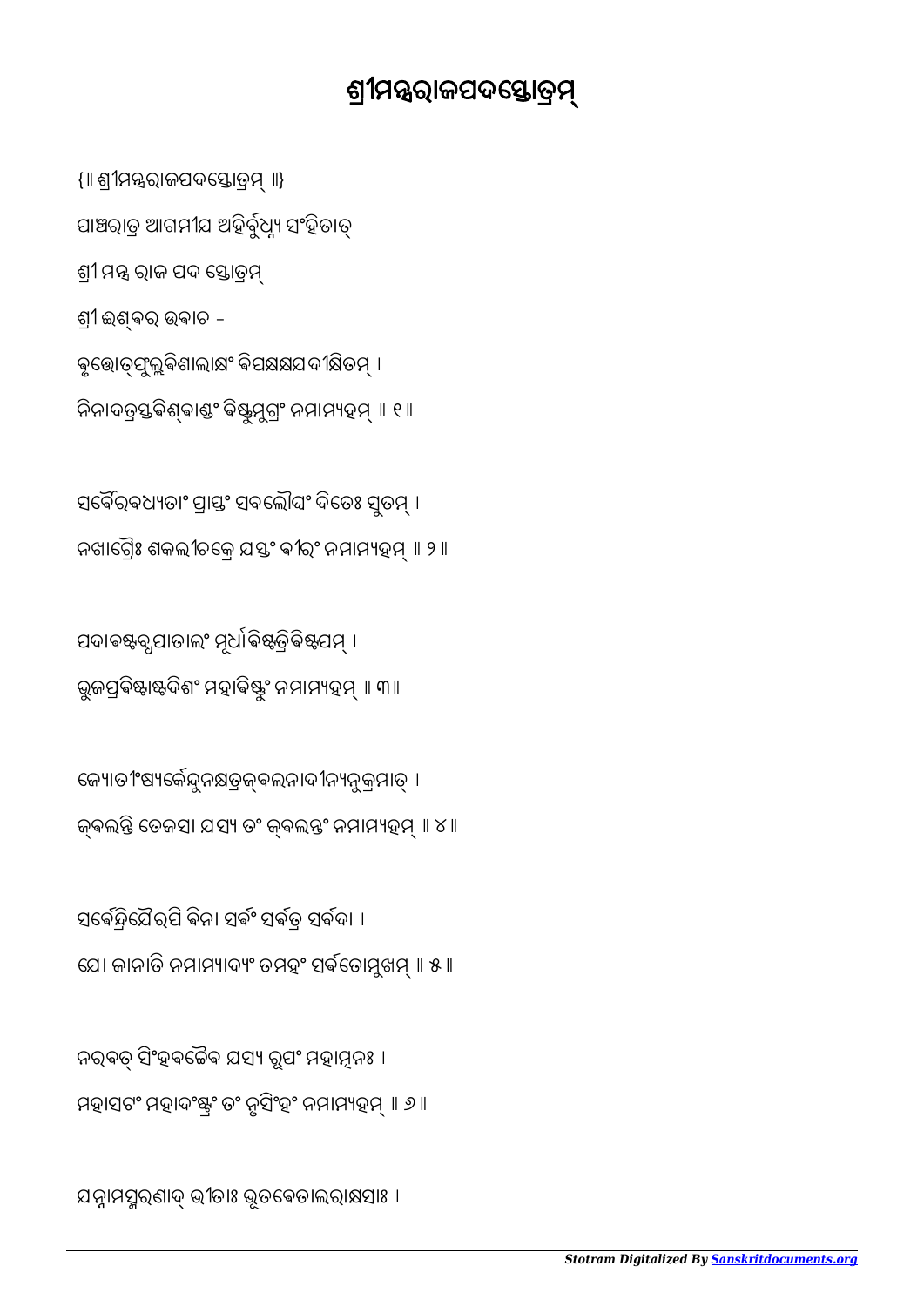http://sanskritdocuments.org

Last updated **@oday** 

ଫଲଶ୍ରତିଃ

Please send corrections to sanskrit@cheerful.com

Encoded by Vijayaraghavan Bashyam

ଶଙ୍କରେଣାଦରାତ୍ ପ୍ରୋକ୍ତଂ ପଦାନାଂ ତତ୍ତ୍ବନିର୍ଣଯମ୍ । ତ୍ରିସନ୍ଧ୍ୟଂ ଯଃ ପଠେତ୍ ତସ୍ୟ ଶ୍ରୀବିଦ୍ୟାଽଽଯୁ୍ଣ୍ଟ ବର୍ଧତେ ॥

ଦାସଭୂତାଃ ସ୍ଵତଃ ସର୍ବେ ହ୍ୟାତ୍ମାନଃ ପର୍ଯାମୂନଃ । ଅତୋହେମପି ତେ ଦାସଃ ଇତି ମତ୍ତା ନମାମ୍ୟହମ୍ ॥ ୧୧ ॥

ନମସ୍କାରାମୂକଂ ଯପ୍ଟୈ ବିଧାଯାଽଽମୂନିବେଦନମ୍ । ତ୍ୟକ୍ତଦୁଃଖୋଽକିଲାନ୍ କାମାନ୍ ଅଣୁନ୍ତଂ ତଂ ନମାମ୍ୟହମ୍ ॥ ୧୦॥

ସାକ୍ଷାତ୍ ସ୍ଵକାଲେ ସ୍ର୍ୟ୍ୟଙ୍କ ମୃତ୍ୟୁଂ ଶବ୍ରୁଗଣାନ୍ବିତମ୍ । ଭକ୍ତାନାଂ ନାଶଯେଦ୍ ଯସ୍ତୁ ମୃତ୍ୟୁମୃତ୍ୟୁଂ ନମାମ୍ୟହମ୍ ॥ ୯ ॥

ସର୍ବୋଧସି ଯଂ ସମାଶ୍ରିତ୍ୟ ସକଲଂ ଭଦ୍ରମଶ୍ଯୁତେ । ଶ୍ରିଯା ଚ ଭଦ୍ରଯା ଜୁଷ୍ଟୋ ଯସ୍ତଂ ଭଦ୍ରଂ ନମାମ୍ୟହମ୍ ॥ ୮ ॥

ରୋଗାଦ୍ୟାଣ୍ଟ ପ୍ରଶଶ୍ୟନ୍ତି ଭୀଷଣଂ ତଂ ନମାମ୍ୟହମ୍ ॥ ୭ ॥